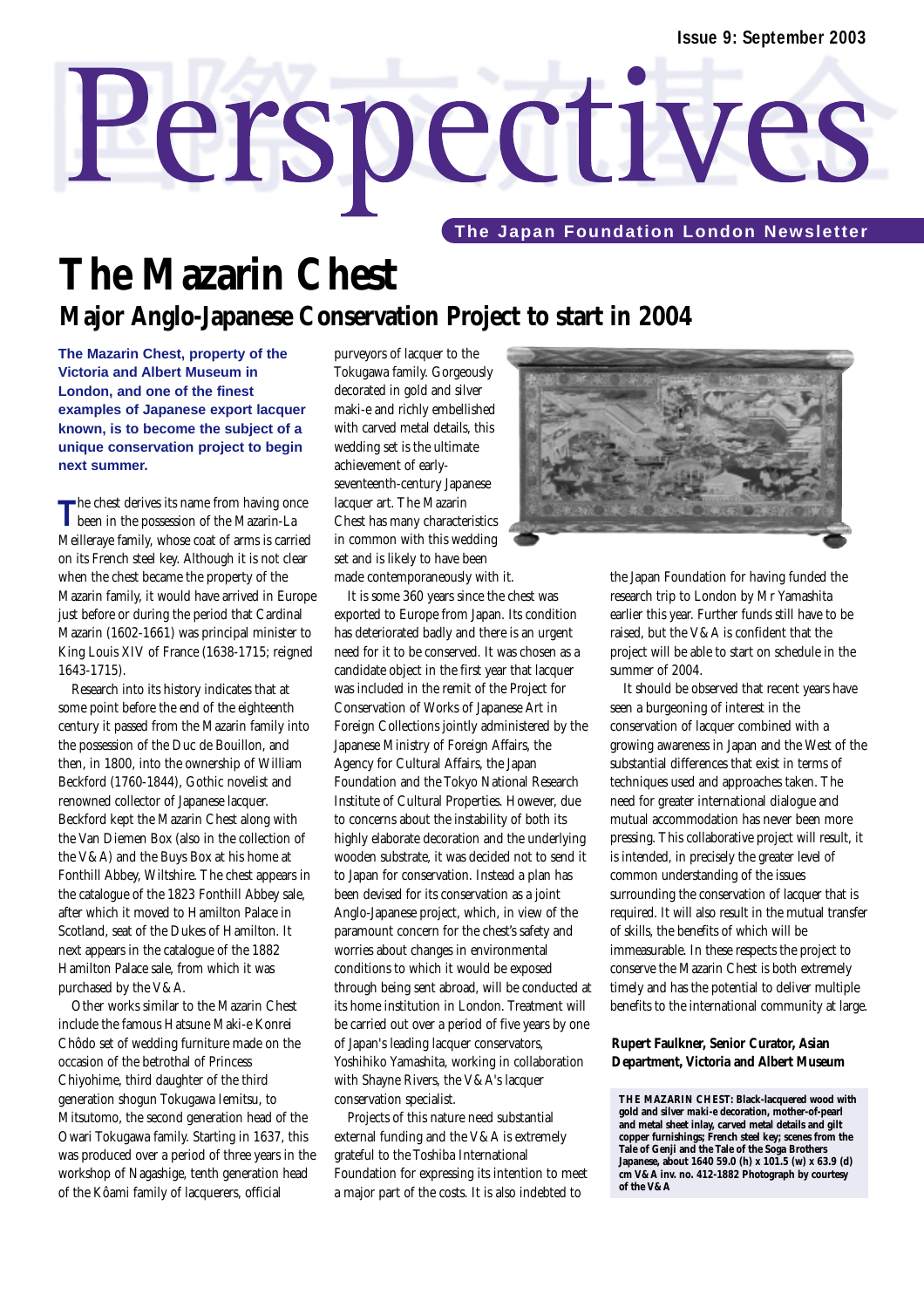## **Japanese Language**

# **Ready Steady NihonGO!**

**L** ast February, our Language Centre<br>
Launched an exciting new Primary Japanese **ast February, our Language Centre project, Ready Steady NihonGO! in partnership with the School of Education, University of Nottingham and Japan 21 Education.** 

The publication of the Languages Strategy by the DfES in December last year (http://www.dfes.gov.uk/languagesstrategy) initiated a new trend for modern foreign languages (MFL) in the primary sector: by the year 2010 every Key Stage 2 (from 7 years) primary pupil in England will be entitled to learn a foreign language. Already an estimated 20% of the 25,000 primary schools in the UK currently teach a foreign language, mostly French, some German and Spanish, either as part of the curriculum, or as an extra-curricular activity. The Japan Foundation London Language Centre's new primary project is designed to help teachers introduce Japanese to UK primary schools.

The School of Education, University of Nottingham has undertaken extensive research into curriculum models for MFL learning in UK primary schools in general and has reported back on experiences from PGCE graduates teaching Japanese in the primary sector. Japan 21 Education has provided an overview of the current Japanese studies scene at primary level and Anne Rajakumar, an Australian-trained teacher of Japanese currently teaching at South Wold School and Language College and at a local primary school, has been looking closely into the state of the teaching of Japanese in the State of Victoria, Australia in order to help provide a role model for the UK. Meanwhile, a team of Japan Foundation London Language Centre advisors have been touring the country, visiting 12 primary schools already offering Japanese. Most of these schools are being served by their local secondary schools and language colleges through outreach activities, where secondary teachers are being sent into primary schools to deliver Japanese lessons on a weekly basis. In some cases, primary teachers who have some knowledge of Japanese following previous stays in Japan, e.g. as a JET teacher, have also successfully launched after-school or lunch time clubs.

Our efforts to provide ways forward in the provision of Japanese language learning in the primary sector are being supported by an e-mail discussion group of 'Primary Japanese Pioneers', called pjp-uk, set up to create a forum for the exchange of ideas and concerns regarding



**St Mary's Church of England Primary School, Sheffield. Year 4**

primary Japanese. Its members are teaching mostly in secondary schools/language colleges, whilst doing outreach work with local primary schools. Primary teachers with an interest in Japanese language provision are also contributing. In September, a pjp-uk launch event was held at the Japan Foundation London Language Centre, providing for the very first time an opportunity for members of the group to meet face to face and to discuss the current state of and future prospects for primary Japanese.

Recently, an eye-catching flyer entitled 'Ready Steady NihonGO! – Japanese for primary schools' went out to all UK primary schools, aiming to raise awareness for the teaching of Japanese to primary pupils and its benefits. The response has been positive with many schools expressing an interest in introducing Japanese.

Some of the challenges ahead will be to encourage secondary schools and language colleges to continue or to start supporting Japanese as part of their outreach work, to provide training opportunities for primary teachers with an interest in Japanese, to create and to provide schools with the necessary resources, many of which are already available, mainly from Australia or over the internet, and to try and pave the way for more foreign language assistants and interns to come over from Japan.

The first Ready Steady NihonGO! Primary Japanese Conference to be held at the Japan Foundation London Language Centre on 18th November will provide an opportunity for initial findings from the Ready Steady NihonGO! project to be presented as well as acting as a stepping-stone for further developments.

**For further information on Ready Steady NihonGO! call Kornelia Achrafie at our Language Centre. Tel: 020 7436 6698 E-mail: Kornelia.Achrafie@jpf.org.uk**

# **Director's Note**

imagine that most of you will

**I** have already adjusted your internal clocks to normal time after the unparalleled bakinghot summer. Autumn is already upon us. In Japan we have a proverb that beautifully depicts this



season: *Ten takaku uma koyuru aki* which translates: 'It is in autumn when the sky is very high and perfectly clear, and horses grow fat and sturdy'. British people, with their long equestrian history, might well feel like this in autumn, too.

I must belatedly inform you that in June we moved with our Language Centre into new premises in Russell Square. I have learned that Bloomsbury is traditionally much favoured by lawyers and scholars alike. Two of our neighbours are the School of Oriental and African Studies and the British Museum. I know that being together with our Language Centre under one roof will help us to be more efficient and cost effective, as we weather the current financial squeeze.

I should like to arrange more Japan-related lectures, workshops and small exhibitions with other cultural bodies and to host some seminars on Japanese language education. I also hope that our library (a specialist Japanese language collection) will be well used by all those involved in Japanese language teaching.

The Japan Foundation is currently coping with a number of administrative reforms initiated by the Japanese government. As a result, we have defined four strategic aims: to encourage projects that accord with our diplomatic and strategic plan; to strive for greater cost-effectiveness in all we do; to make available more information (including disclosure) and to evaluate our projects more rigorously; to be more aware of the need to respond positively and flexibly to the priorities of our various target groups.

To help us achieve these objectives we have with effect from 1st October 2003 changed our legal status to an Independent Administrative Institution (Dokuritsu Gyousei Houjin) Our basic terms of reference and the structure of our programmes remain unchanged, but we may reorganise some programmes later in order to eliminate duplication or to subsume new ones.

I much look forward to working closely with you and to welcoming you to our new offices. **Kohki Kanno, Director**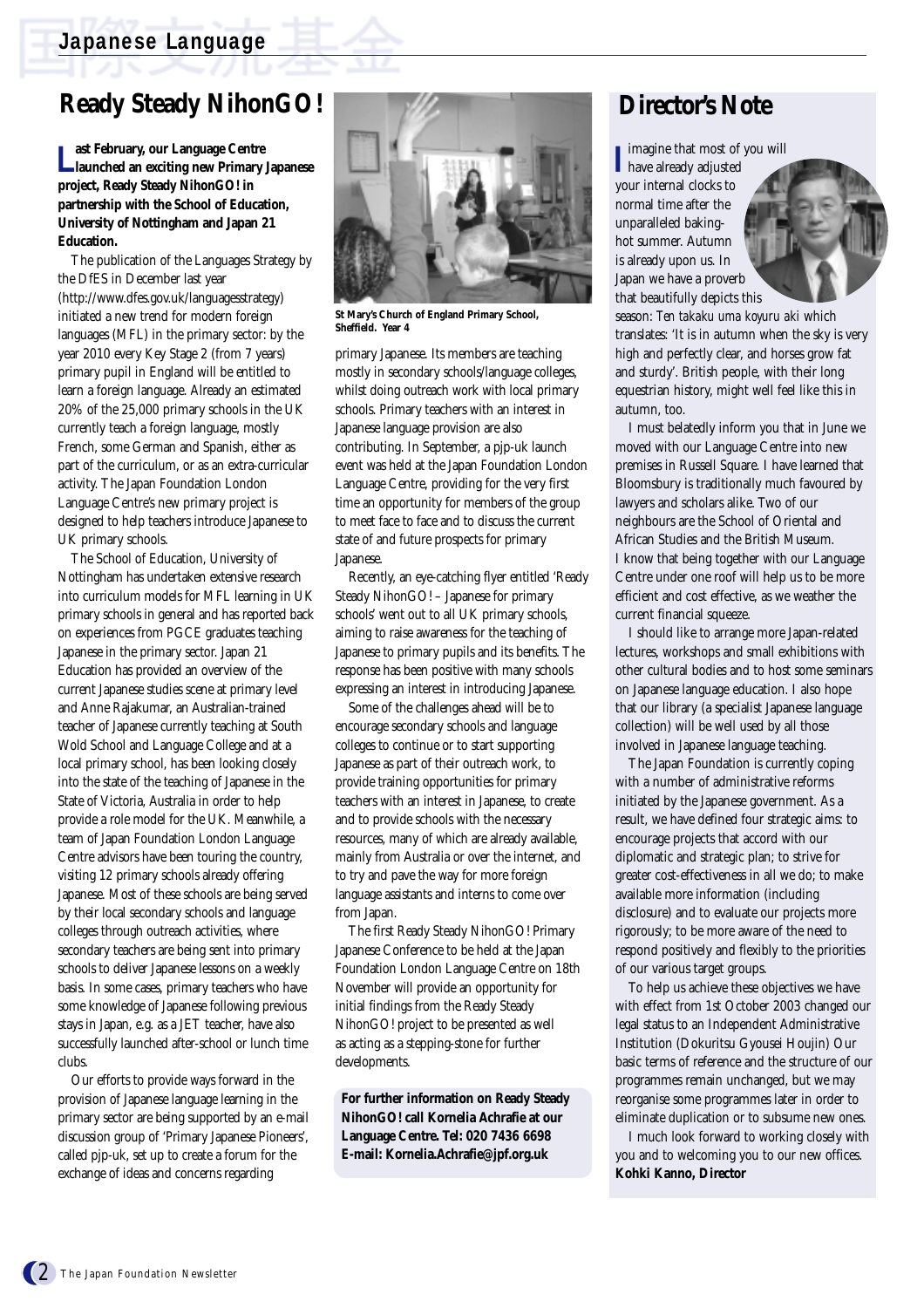# **Forty Years of Japanese Studies at Sheffield**

**T he history of the School of East Asian Studies at the University of Sheffield goes back to 1963, when the Centre for Japanese Studies (CJS) was established following the Government's 'Hayter Report' on the teaching of Slavonic, Oriental and African languages.**

On 24-25 July 2003, in celebration of forty years of Japanese Studies at the University, Harukiyo Hasegawa, Director of the Centre

**National Level: Domestic Response to Neoliberal Global Politics**

*The Impact of Globalisation on Domestic Politics in Japan* Takahashi Susumu, University of Tokyo

*Corporate Responses to Globalisation: the Relationship of the State in Economic Development* Harukiyo Hasegawa University of Sheffield

Commentator: Ray Loveridge, University of Oxford

#### **National Level: Japan and Global Issues**

*Reorganization of Keiretsu and Small/Medium Enterprises in Japan"* Kikkawa Takeo, University of Tokyo

Commentator: John Scott, University of Essex

#### **Regional Level: Japan and East Asia**

*Regionalisation of Security Communities in East Asia: Myth or Reality?"* Yamamoto Takehiko, Waseda University

*Globalisation of East Asia and Transfer of Management: Possibility of East Asian Economic Block?" Isn't there?* Takahashi Yoshiaki, Chuo University

Commentator: Christopher Hughes, University of Warwick

#### **Regional Level: Japan and China**

*The Rise of China and Security in East Asia: China's New Concept of Security and Japan's Response* Takahara Akio, Rikkyo University

for Japanese Studies, and I organised an international conference *Beyond Globalisation in Japan and Asia: a multilevel approach.* 

Its aim was to move the debate on Japan's response to globalisation beyond the focus on the economy at the national level, and to investigate how, at the global, regional and national levels, and in different spheres of activity—security, politics, economics—Japan was involved in both pro-active as well as

*Japanese Business Response to the Rise of China* Ohashi Hideo, Senshu University

Commentator: Reinhard Drifte, London School of Economics

#### **Global Level: Japan and the Neoliberal Global Political Economy**

*JANUS is Wandering: Neoliberalism and Statism in Contemporary Japan* Sugita Atsushi, Hosei University

*Response of Japanese Capitalism to Globalisation: Comparison with the German Case* Kudo Akira, University of Tokyo

Commentator: Andrew Gamble, University of Sheffield

#### **Global Level: Japan and Global Institutions**

*Japan's Policy and Interface Agreement toward International Organisations* Shiroyama Hideaki, University of Tokyo

*The Breton Woods Institutions and Japan – Evolutions of their Relationship and Recent Development Under Financial Globalisation* Aramaki Kenji, Japan Bank for International Cooperation

Commentator: John Ravenhill, University of Edinburgh

#### **Global Level: Japan and Global Issues**

*Between Terror and an Empire: Japanese Response to the World after 9.11"* Fujiwara Kiichi, University of Tokyo Commentator: Arthur Stockwin, University of Oxford

reactive responses to globalisation processes. It brought together leading social scientists from Japan and the UK, and the programme below demonstrates the intellectually challenging way topics were addressed on these different levels.

The conference was followed by a symposium on globalisation and education at which President Takeshi Sasaki of Tokyo University spoke on how globalisation was impacting on Japan and East Asia, and with Vice-Chancellor Bob Boucher of Sheffield University speaking on how it was affecting the UK and Europe.

The two events were supported by the Japan Society for the Promotion of Science, which co-sponsored the events, the Japan Foundation and the Toshiba International Foundation. We are immensely grateful to them for their support.

It was a delight to be able to welcome both old and new friends to the celebration. The greeting made by Kanno Kohki, Director of the Japan Foundation, London office, nicely captured the sentiments of those in attendance: "In Japan there is a popular saying originally borrowed from Chinese literature: *Shijyuu ni shite madowazu*, 'When a person reaches forty they should have no doubts' I hope the forty year old Centre for Japanese Studies advances boldly into the next forty years".

**Glenn D. Hook, Professor of Japanese Studies, University of Sheffield** 

## **British Association for Japanese Studies Conference 2003**

**As in past years the Japan Foundation was again pleased to support the plenary session of this year's BAJS conference held at the University of Sheffield 14-16 April. 104 members attended.**

The plenary session always offers a<br>stimulating exchange of ideas for the whole BAJS membership; PhD students and younger Japan scholars benefit especially from the presence of eminent scholars invited from Japan and abroad to present their current research and thinking.

This year's plenary was no exception and the theme was *The Lost Decade (Japan in the 1990s) and Beyond (Japan at the beginning of the 21st Century).* Professors Nobuhiro

Hiwatari, Takeo Kikkawa and Mari Osawa, all from the Institute of Social Science at the University of Tokyo, spoke respectively on *The Japanese Political Economy in Turmoil; The Japanese Economy and Corporations in the 1990s;* and *The Japanese Welfare State and Equality from the Viewpoint of Comparative Gender Analysis,* and were joined by Professor T J Pempel of the University of California, Berkeley who spoke on *A Decade of Torpor: When Political Logic Trumps Economic Rationality,* and by Ronald Dore on *Japanese Exceptionalism: How long will it last?*

The BAJS annual conference is the principal event for members to interact intellectually and to discuss work in progress. It serves a particularly important role in promoting

teaching and research on Japan and fostering a wider understanding within the field of Japanese studies. In addition to the plenary session there were six panels ranging from gender, society and literature, Japanese business culture, politics, history and employment issues, to security and international relations.

The next conference will be held in early September 2004 at the University of Leeds.

*For further details on BAJS contact Lynn Baird at the BAJS Secretariat Tel: 01206 872543 (answerphone) E-mail: bajs@bajs.org.uk Website: www.bajs.org.uk*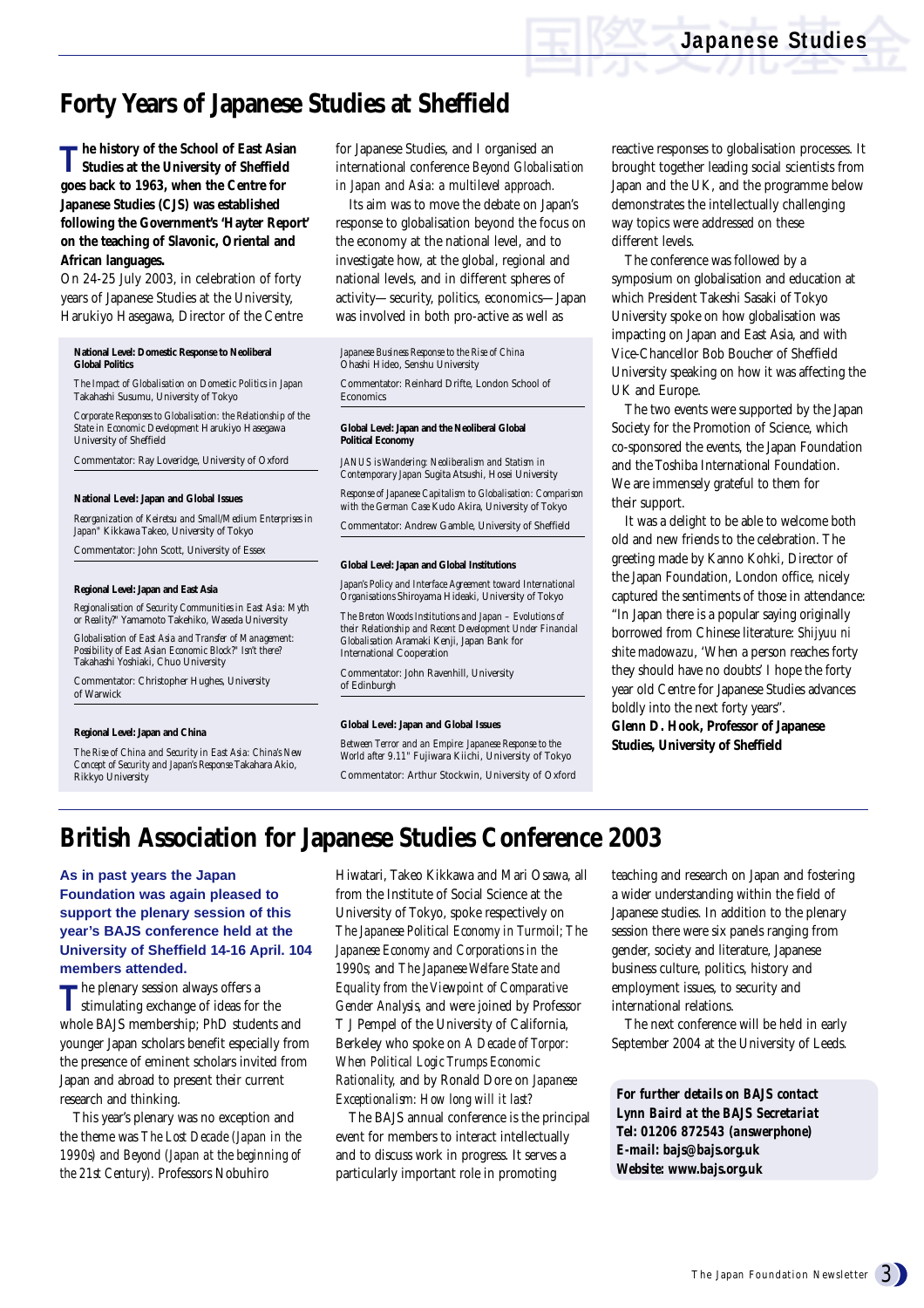# **Japan Foundation Grant Programmes 2004/2005**

## **The following programmes for the**<br> **2004/2005 financial year are now 2004/2005 financial year are now available for application.**

Further details and application forms are available from the London office and those for the Support Programmes for the Japanese Language from our London Language Centre.

The deadline for all applications is

1 December 2003.

#### **Japanese Studies Overseas and Intellectual Exchange**

#### **Visiting Professorship Programme for Japanese Studies**

Designed to support institutions of higher education, research and cultural organisations planning to invite scholars from abroad (including Japan) from between one and six months to give courses related to Japan in the subject areas of the humanities and the social sciences. Grant covers the return airfare and a proportion of the direct project expenses. Application form: J2-VP

#### **Research/Conference/Seminar Grant Programme**

Grant assistance is provided towards joint research projects, conferences, seminars, workshops and intensive courses that are Japanrelated of up to 12 months duration. Comparative research projects, including those within a global context are also considered. Higher education institutions, research and cultural organisations are eligible and the project should not be the work of a single individual. Application form: J2-RC

#### **Library Support Programme**

Designed to promote and encourage research on Japan through the donation of Japan-related books and materials to the libraries of institutions of higher education, research organisations and to large public libraries that support departments and faculties of Japanese studies. Applications from individuals and from the commercial sector are not accepted. Applicants (libraries) should apply to a particular category within the programme depending upon the extent to which Japanese studies are conducted within the organisation. Application form: M2-LS

#### **Fellowship Programme**

Our Fellowship Programme gives the opportunity to academics, arts and other professionals to visit Japan to pursue research in their field. As a rule a named affiliate in Japan is required at the time of application. The Fellowship comprises airfare, stipend to cover living expenses and other allowances. There are a number of categories within the Programme:

#### *1. Scholars and Researchers Category*

For academics working in the field of Japanese studies, the humanities and the social sciences. Duration of Fellowship: from (no less than) 2 to (no longer than) 12 months.

#### *2. Doctoral Candidates Category*

For candidates who are in the closing stages of their PhD. and who need to undertake fieldwork in Japan in order to complete their thesis. Proof at the time of application that all other necessary requirements, bar completion of the thesis, have been fulfilled for the award of the PhD is needed from the candidate's supervisor. Duration of Fellowship: from (no less than) 4 to (no longer than) 14 months.

#### *3. Artists Category*

Artists means arts professionals in the widest sense e.g. writers, performing and visual artists, as well as arts administrators and academics. For those wishing to pursue a particular creative project in Japan. Duration of Fellowship: from (no less than) 2 to (no longer than) 6 months. Application form: P2-JF

### **Japan Europe Support Programme for Conferences and Symposiums**

Financial support is provided to institutions of higher education, research centres, think tanks and cultural organisations wishing to hold international conferences, symposiums or seminars to promote better understanding between Japan and Europe on common issues in the political, economic, social or cultural fields. Application form: S-EC

#### **Visual Arts Exchange Programmes**

#### **Exhibitions Abroad Support Programme**

Financial support is provided to museums and galleries that introduce Japanese art and culture in the UK. Assistance is given in the form of subsidies on a cost-sharing basis towards the direct costs of holding the exhibition, but not for preliminary research and development. Application form: A1-EAS

## **Publication and Audio-Visual Exchange Programmes**

#### **Publication Support Programme**

Financial support is given to publishers only towards the publication of books on Japan

written in languages other than Japanese. Fields covered include the humanities, the social sciences and the arts but exclude the natural sciences. Publication must take place within the 2004/2005 financial year and the grant awarded is a percentage of the direct publication costs. Application form: M1-PS

#### **Translation Support Programme**

For publishers only and to encourage and support the translation and publication of quality works from the Japanese language. They must be translations of works on or about Japan in the humanities, the social sciences and the arts (excluding the social sciences). The programme offers financial support for part of the fees paid by the publisher to the translator. Application form: M1-TS

#### **Film and TV Programme Production Support Programme**

Financial support is provided towards the production of films, TV programmes and other audio-visual materials that promote a deeper understanding of Japan and Japanese culture abroad. Grant assistance takes the form of subsidies towards the production costs. Application form: V-FTP

## **Support Programmes for Japanese Education Overseas**

#### **Support Programme for Japanese Language Courses Abroad**

Designed to help the creation of full-time teaching positions at universities, colleges or other higher educational institutions that run Japanese language courses. Provides salary assistance for up to an initial three-year period provided there is an undertaking that the post will be maintained by the institution after the initial 3 –year grant period. Application form: J1-SAS

#### **Japanese Speech Contest Support Programme**

A grant towards the cost of purchasing prizes and other expenses is given to organisations planning to hold a Japanese language speech contest. Application form: J1-SCS

### **Support Programme for Developing Networks of Japanese Language Teachers and Institutions**

Designed to help overseas teachers' associations, academic societies, higher education and research institutions to develop networks of Japanese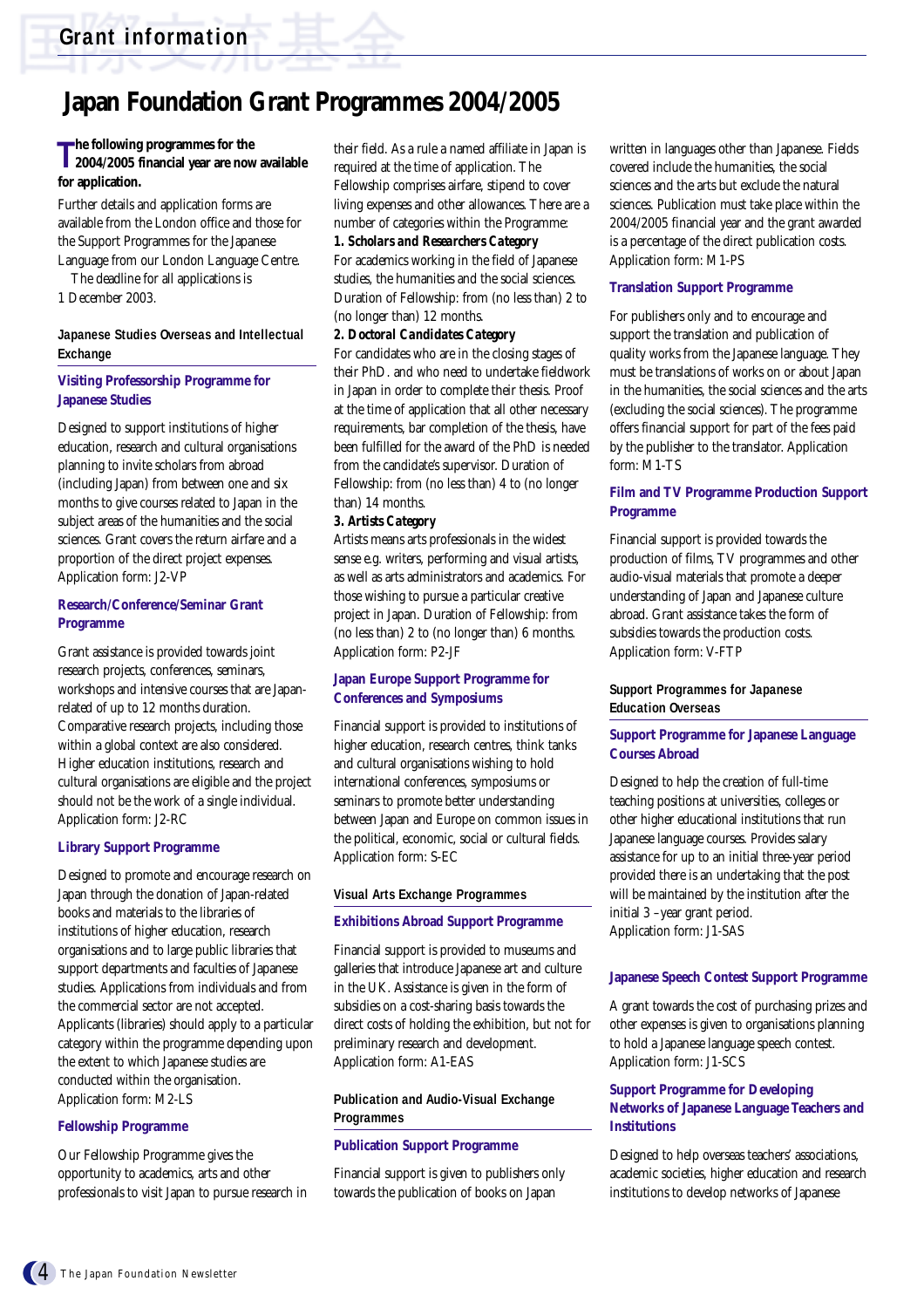language teachers and institutions abroad through seminars, academic meetings, workshops and training courses. Application form: J1-SDN

## **Advanced Training Programme for Teachers of the Japanese Language**

A new 2-month advanced training course for both native and non-native Japanese speakers designed to provide more advanced Japanese language teaching expertise and skills. Applicants should have already completed training at the Japan Foundation Japanese Language Institute, Urawa, should have passed JLPT Level 1, or its equivalent, and have had at least 5 years teaching experience. Application form NC-AJT

### **Training Programmes for Teachers of the Japanese Language**

To provide teachers of the Japanese language with the opportunity to improve their Japanese language skills and teaching methods. Four types of programme: The long term training programme (6 months) for teachers with less than five years Japanese language teaching experience: three short term training programmes (2 months) for those with at least two years Japanese language teaching experience: a one-month training programme in Japanese language teaching methods for Japanese nationals living abroad who have at least three years Japanese language teaching experience: and an intensive 3-week training programme for nonnative teachers in primary and secondary schools with at least one years teaching experience. Application form: NC-JT

### **Japanese Language Programmes for Specialists**

Two programmes at the Japan Foundation Japanese Language Institute, Kansai for those who need to improve their Japanese language ability for vocational and academic purposes. Specifically:

### *1. Japanese Language Programmes for Librarians*

A six-month intensive training course for librarians in educational and research institutions. A prescribed level of Japanese ability is required (equal to level three of the Japanese Language Proficiency Test). Priority is given to applications from developing countries but applicants from other countries are welcome to apply. Application form: KC-G

## *2. Japanese Language Programme for Researchers and Postgraduate Students*

A two, four or eight-month intensive training course for scholars, researchers and postgraduate students in the social sciences and the humanities who need to improve their Japanese language ability for research purposes or for their future careers. A prescribed level of Japanese ability is required before application (equal to level three of the Japanese Language Proficiency Test) Application form: KC-G

## **Japanese Language Education Fellowship Programme**

For educational institutions and publishers wishing to send Japanese language specialists to carry out surveys or research in Japan for the development of Japanese language teaching materials, teaching methodology and for Japanese curriculum development. The programme provides for one specialist for up to 8 months or a team of two for up to 3 months. Round trip airfare and a monthly stipend are

### **International Conferences outside Japan**

Funds are available to Japanese specialists in the humanities, the social sciences and the arts who have been invited to chair, to give a paper or to give a keynote address, at an international conference or symposium outside Japan. Assistance comprises the round trip economy-class airfare from Japan and help towards accommodation/living expenses for up to 5 days. Applications need to be made by the Japanese invitee direct to our Head Office in Tokyo by 1 December 2003 and "additional applications" are accepted for conferences after 1 July 2004, subject to budget, and should be made at least 3 months before the conference is due to take place

### **International Conferences in Japan**

If you have been invited to chair, present a paper or give a keynote address at an international conference/symposium (including academic meetings, workshops or lectures etc) in Japan the conference organiser (university, academic society, arts group etc) may apply on your behalf to the Japan Foundation Tokyo for grant assistance. Deadline is 1 December 2003 but for conferences in the latter half of the financial year (October to the following March) additional applications are accepted up to 30 June 2004 subject to budget. Assistance takes

included. Participants must publish results within 2 years of completion of the Fellowship. Application form: NC-EF

## **Assistance Programme for Japanese Language Teaching Materials**

For publishers and educational institutions who wish to produce and market resource materials for Japanese language instruction in the form of textbooks, dictionaries, a/v and computer assisted materials. Grant provides for one quarter of the publication costs and materials must be completed before application. Application form: NC-PS

### **Japanese Language Teaching Materials Donation Programme**

Under this programme educational institutions that offer regular courses in Japanese language may apply for a donation of a variety of teaching materials published and distributed in Japan. These can take the form of books, tapes, a/v materials etc. Application form: NC-MD

the form of round-trip economy class airfare, a grant towards accommodation/living expenses up to 9 days and travel and health insurance.

#### **Grants Available for the Performing Arts**

Should you wish to invite a Japanese performing arts group to this country, the Japanese group may apply direct to our Head Office in Tokyo for possible financial assistance. There are two programmes available depending on the size of the group. The deadline for both programmes is 1 December 2003 but it is advisable to seek advice and more information from Junko Takekawa in this office before initiating application procedures.

### **Grants Available for Film Festivals**

Under our Film Festival Abroad Support Programme, grants are provided to cover part of the cost for international film festivals, art festivals and screenings of special series of Japanese films held in the UK. The grants can be used to cover costs including film shipping, and screening fees.

The deadline for application is once a year in December and you should contact, Junko Takekawa to discuss your project before you apply, as this programme is not open to general application.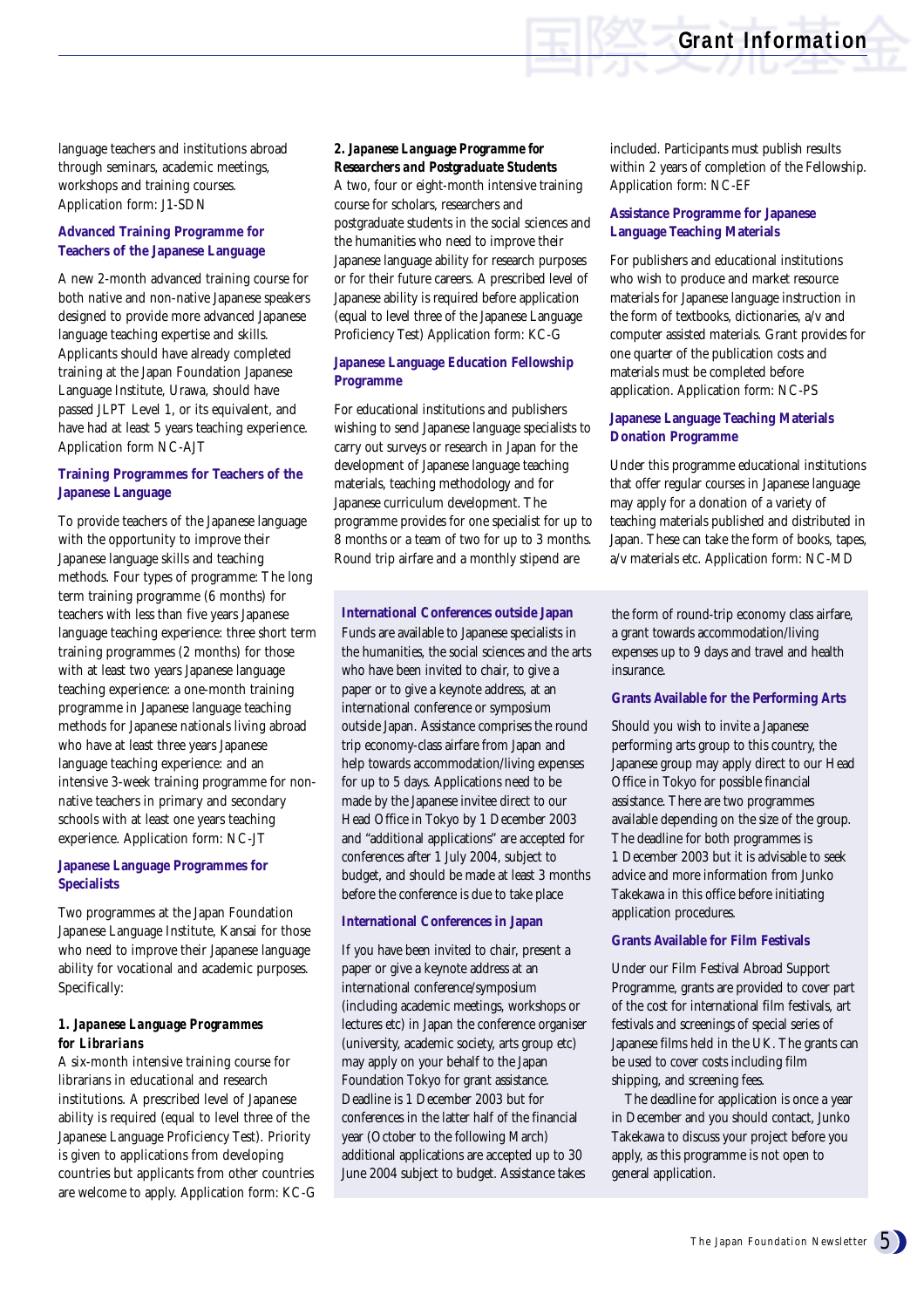#### **Japan Foundation Touring Exhibition available for loan to UK venues**

ith 60 superb works, 11 internationally renowned photographers and emerging young artists revel in the spiritual dimension beyond our living world, attempting a



**Kamaitachi #8 by Eiko Hosoe** 

redefinition of relationships between individuals and between the individual and society. This is more than a photographic documentary, more than mere reflection of reality as we see it, but an attempt to capture the invisible; something of the essence of life itself.

Including works by Hiroshi Sugimoto, Eiko Hosoe and Shimabuku, it has toured with much success to other European countries.

Available from January 2004. Approx. 65 linear metres (negotiable) required. Costsharing scheme. No hire fee and all costs for transport of exhibits and insurance covered by the Japan Foundation.

#### **Karakuri Dolls**

**I**n collaboration with the British Museum<br> **I** we are planning a Karakuri Dolls lecture we are planning a Karakuri Dolls lecture and demonstration on 17th January 2004 at the British Museum and at another venue outside London (tbc). The lecture will be given by Professor Suematsu of Nagoya University and the demonstration by the 9th Shyobei Tamaya.

#### **Japanese Film Season**

**W**e are presenting a season of 7 Japanese contemporary films in February/March 2004 at 2-3 venues in the UK (tbc). It will focus on films that each in their own way deal with the crisis of "self" and "identity" in contemporary Japanese society. The proposed programme is:

| Cure                  | Kiyoshi Kurosawa 1997 |
|-----------------------|-----------------------|
| <b>Embracing</b>      | Naomi Kawase 1992     |
| All Under the Moon    | Yoichi Sai 1993       |
| <b>Helpless</b>       | Shinji Aoyama 1996    |
| <b>Distance</b>       | Hirokazu Koreeda 2001 |
| Go                    | Isao Yukisada 2001    |
| Swallowtail Butterfly | Shunji Iwai 1996      |
| Shangi-la             | Takashi Miike 2003    |

*For details on all of the above contact Junko Takekawa. E-mail: Junko.Takekawa@jpf.org.uk*

## **Director Tate Liverpool to visit Japan**

**A**s part of our mission to encourage a deeper understanding of Japan abroad, key people in the arts, the humanities and the social sciences are invited to Japan on a programme of specialist visits to contacts and to counterpart organisations in their field. It is expected that on their return the visitors will have exchanged ideas and have had the opportunity to investigate in a preliminary way what potential there might be for future projects and exchanges with Japan.

This year we have invited the Director of Tate Liverpool, Dr Christoph Grunenberg. He has written extensively on issues surrounding the presentation of art, and since the early 1990s has worked extensively with contemporary artists having curated a number of important exhibitions. He was formerly Curator of Contemporary Art at London's Tate Gallery and Curator and then Acting Director at the Institute of Contemporary Art, Boston.

## **Pockets of Memory Workshop**

#### **On 18 July we organised a one-day workshop on textiles, our very first event in our new premises.**

The day comprised two integral sessions run<br>by two tortil by two textile artists, Naoko Yoshimoto (print transfer) from Japan and Jeanette Appleton (felting) from the UK and was an excellent example of UK-Japan artistic collaboration working at its best. The workshop was held with the help of Lesley Millar, Daiwa/AHRB research Fellow at the Surrey Institute of Art and Design University College and Project Director *through the surface*, an Anglo-Japanese textile project funded by the Japan Foundation.

During a 12-week partnership Appleton and Yoshimoto had identified the theme of 'memory' as their common interest. Jeanette works with felt as a metaphor for embedded



**Naoko Yoshimoto (print transfer) and participants busily at work transferring the memory image on to a cloth.**

He will visit key museums and galleries including the new Mori Art Museum, where he will attend the opening reception, and will meet key artists and curators in the contemporary field. A key player in the next Liverpool Biennale, he will also visit the offices of the Yokohama Triennale and the Kyoto Biennale.

Tate Liverpool opened in 1988 in a converted warehouse in the Albert Dock and is home to the National Collection of Modern Art in the north of England. Grunenberg's visit to Japan this month is particularly timely with the 3rd Liverpool Biennale taking place September to November 2004 and with Liverpool having been chosen the European Capital of Culture in 2008. During the next five years the city's profile should increase rapidly, therefore, and Tate Liverpool is expected to play a leading role with an exciting programme of exhibitions and displays in which we hope Japan will feature.

memory; Naoko's deconstruction of cloth echoes the fragmenting and fading of memory.

Participants were artists at different points in their careers and were asked to bring fragments of cloth and images which had a personal meaning. Naoko showed them how to photo transfer the image on to the cloth and then begin the deconstruction process. Jeanette then provided the raw wool with which participants felted 'pockets' by hand and into which they placed the cloth that they had worked on in the morning, thus producing 'pockets of memory'.

As Lesley Millar commented after the workshop "It was interesting to observe the different dynamics at play. During the deconstruction of the fabric, there was a gentle murmur of voices as people exchanged stories about the memories held within the images and the cloth…… At the end of each session the work was laid out together on a table and each participant talked about what they had achieved, why they approached their piece in a particular way and the meaning the work had for them".

*'through the surface' is originated by The Surrey Institute of Art and Design University College. It opens at The Surrey Institute Galleries on 27 January 2004. For further information visit www.throughthesurface.surrart.ac.uk*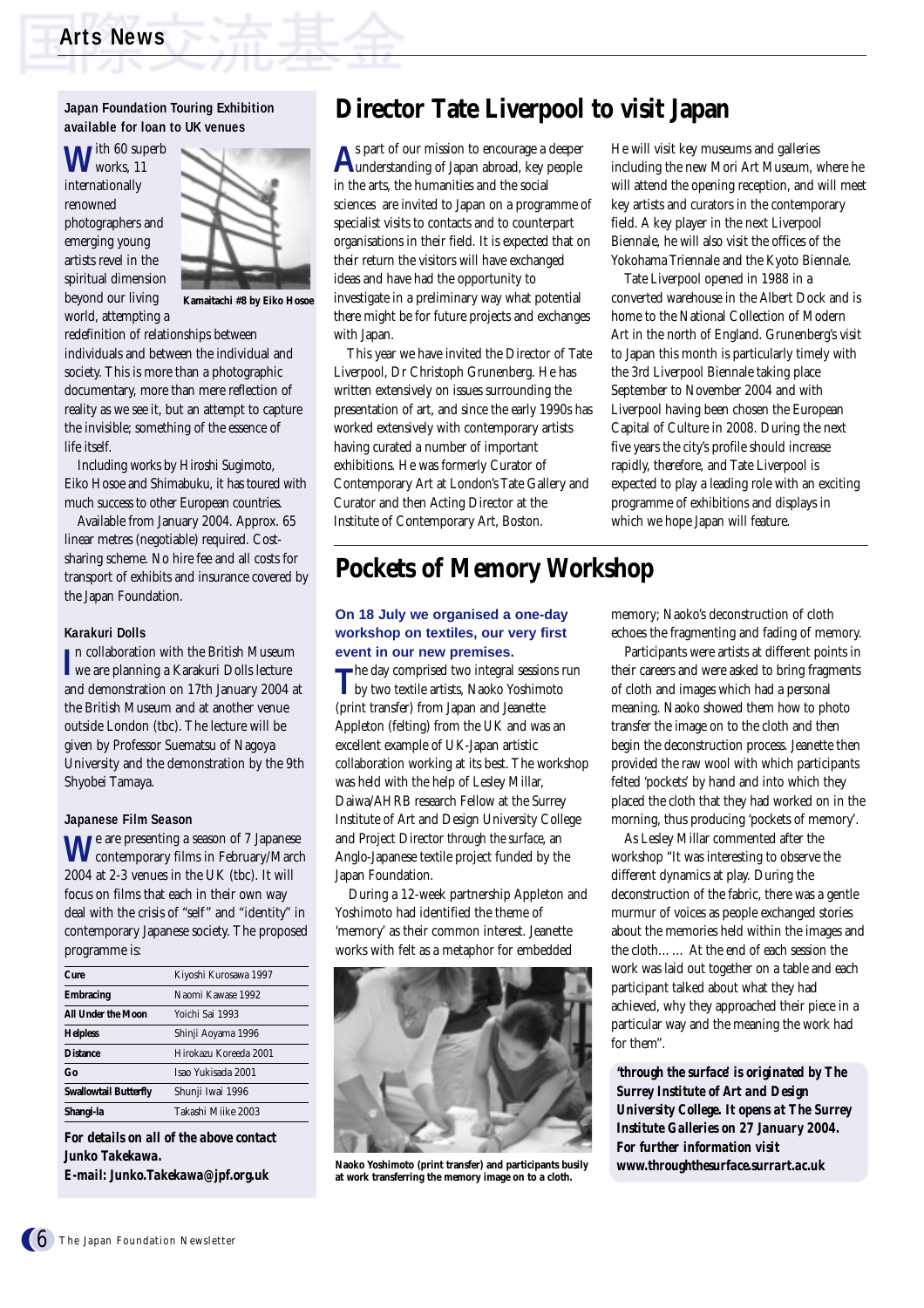## **Architecture**

# **Time, Place and Being in Japanese Architecture by Kevin Nute**

**Routledge: 144pp; 130 colour illus; 39 b&w illus; bibliog.; index; ISBN hb: 0-419-24010-1; Pub date Feb 2004**

**I Modernism, particularly as described by n the early 1950s the claims of Western Sigfried Giedion in his Space, Time and Architecture, were countered by the next generation of European architects by appeals to particularities of place, and occasion, and an emphasis on human identity. In this book, Kevin Nute argues for these values, which transcend cultures, and uses examples of Japanese architecture to illustrate his thesis.**

Each section first discusses examples of traditional Japanese building in relation to the theme, and then moves on to late twentieth century and contemporary work. On the way, the fertile cross-connections between western and Japanese architectural thinking and practice are brought out. In the first section, on Place, where Nute discusses *shakku* and *ikidori*, I was reminded of the shock of discovering, on visiting Japan, how the Japanese practice of "borrowed landscape" anticipates the procedures of landscape "appropriation" in 18th and 19th century England, most noticeably in the work of Humphrey Repton. Here, however, as elsewhere, the predominant parallel drawn is with Wright, whose absorption and translation of Japanese influences formed the subject of Nute's previous book. To Wright it was "in the nature of any organic building to grow from the site", and this is evidently his aspiration in his buildings. This is in stark contrast to the treatment, most famously by Le Corbusier at the Villa Savoye, of the building as an autonomous object which sits on its site, or even floats over it. Yet Tadao Ando would also seem to aspire to do this with his buildings, since he explained that "the aim of architecture is always the creation of an environment where the logic of nature and the logic of architecture are in fierce conflict yet co-existent". The dialectic between these two positions would itself seem to be a trans-cultural phenomenon.

The section on time, not surprisingly, describes some of the rituals which celebrate the passing of the seasons in Japan; these retain an important place in the culture, whereas their equivalents in the west ("harvest festival" for instance) have all but disappeared. Perhaps this is because of their identification with



Christianity, whose influence has waned inexorably, to be replaced, amongst architects at least, by a rather vague set of ideas derived from Heidegger. Whereas Heidegger's poetic appeal is somewhat reactionary and sentimental, Nute argues that the ritual celebration of time can be happily translated, in Japanese architecture, into such designs as Toyo Ito's Nomad restaurant.

The third section "Built Revelation of Being" introduces the most complex set of issues: for instance, how to be an individual and yet participate in the collective, to be "apart and yet a part" as Nute summarises it. The Japanese sense of privacy is very different from the west's, and is expressed quite differently in domestic plans, at least since the invention in the west of the corridor, and its subsequent ubiquitous employment. The interaction between family pattern and built form is well illustrated in the example of the *gassho-zukuri* silk-weavers' houses, which evolved into a type that was capable of subtle variation. Evolving a similarly robust but sensitive typology to serve twentieth and twenty-first century society has proved an elusive goal. The serious studies of Wajiro Kon, which are touched on briefly, were surely a valuable attempt to derive principles from close social observation. But Nute has difficulties in finding examples of contemporary work to illustrate a continuing concern for such issues.

Ishigawa's House for a Racoon called Silver can only be accepted as an ironic commentary on the aspiration to make an architecture on the basis of a detailed response to human needs. Potentially the reverence for material offers a greater continuity since, as Nute shows, Ando's well-publicised respect for the preciselyfinished "artificial" material of concrete is not incompatible with the way in which traditional Japanese buildings treat the patterns of natural materials like timber, and allow them to embody the meanings of the building.

This is a thought-provoking book. It is immediately accessible with a clear structure and attractive images, but the informative footnotes indicate it also deals with important questions for readers who wish to think more deeply about architecture; and with the aid of the bibliography they will be able to do so. Since the Enlightenment western architects have had some difficulty, or maybe have just been embarrassed, in describing the transcendental nature of their art – usually the result is either an overbearing rhetoric or a sentimental retreat into poetry. As it has done for at least the last two hundred years, the Japanese tradition provides an insight, by analogy, into issues that concern us all, as inhabitants of our fragile planet.

**Dr Nicholas Ray, Lecturer, Department of Architecture, University of Cambridge**

*Dr Nute was a former Japan Foundation Fellow and the publishers have received a grant from the Japan Foundation under our 2003/2004 Publication Support Programme. For further details on the work contact Caroline Mallinder at Routledge on Tel: 020 7842 2393*

## **Toyo Ito to receive Architectural Association's Honorary Diploma**

**I**<sup>f</sup> your name and architecture float in a sea of words like 'revolutionary' and 'radical', of words like 'revolutionary' and 'radical', 'extreme' and 'epochal', and if your efforts to create new concepts for life in modern cities have been wildly successful, how do you keep up with the expectations of the world (or at least its architecture critics)?

Toyo Ito – one of the discipline's most innovative and influential practitioners - will be giving a talk on Tuesday 25th November at 18:30 at the Architectural Association outlining where his thinking has taken him

since the completion of his much-acclaimed Sendai Mediatheque cultural centre, a project Ito himself once described as his most important work. The lecture will coincide with the presentation of an Honorary Diploma from the Architectural Association.

Ito has been designing seminal projects since setting up his own practice in Tokyo in 1971, among them White U and Silver Hut to Tower of Winds and Egg of Winds. The lecture is by ticket only. Contact the AA direct on: 020 7887 4103.